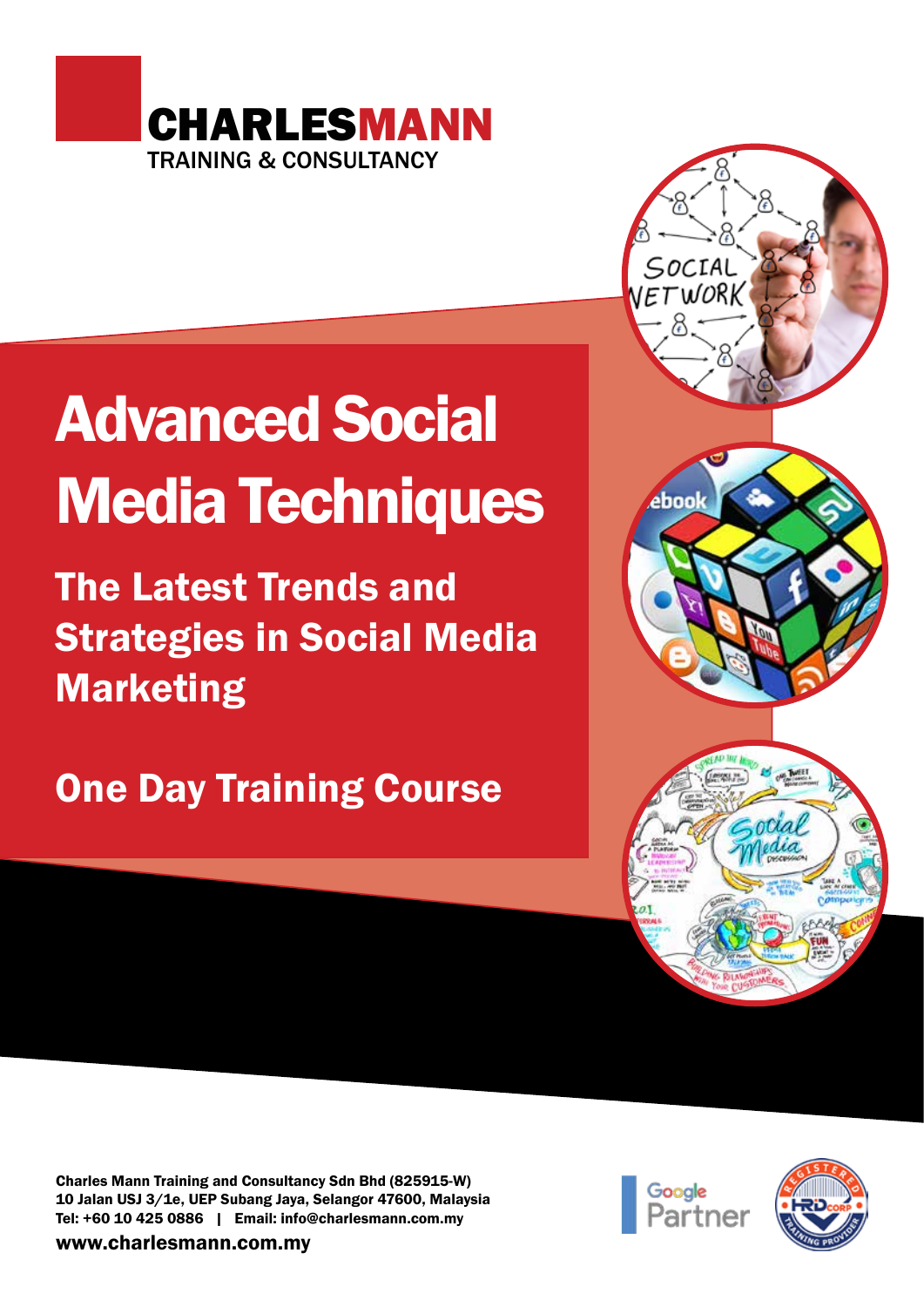#### Course Outline

There is no denying the fact that social media has become a necessary part of a businesses marketing strategy, with customers and clients relying on brands and products to have visibility and transparency online. With this expectation firmly embedded in the minds of the consumer, it is vital for businesses and brands to utilise the very latest techniques and principles in social media to keep ahead of the competition.

Our advanced social media training course concentrates on techniques that allow high quality content production, with a variety of objectives set as targets. By learning the very latest strategies as used by leading global brands, marketers can effectively use the power of social media to greatly enhance online presence.

Using a combination of case studies, practical workshops and interactive exercises, this training course will take participants through optimum content creation techniques using a variety of social media platforms. With real world examples, attendees will benefit hands-on and learn easy to implement strategies.

The training course lasts one full day starting at 9.30am until 5.00pm, and is inclusive of course materials, certificate, lunch, refreshments and snacks, along with complimentary four week post course support and assistance. A wifi enabled laptop (not iPad or tablet) is required for this course along with a basic understanding of ICT and the internet.

#### Course Benefits

Following this course, you will understand:

- The latest strategies in social media marketing
- The techniques employed by leading brands and businesses
- How to combine social media platforms to create strong uniform campaigns
- How to create engaging interactive content for deployment on platforms
- The techniques used by global brands and businesses and how it improves online engagement
- The types of social media platforms and their specific benefits and advantages for advanced strategies
- How to measure and analyse data and statistics



### Who Should Attend

- Web Designers and Developers
- Sales and Marketing Staff
- Marketing Executives
- Junior Digital Marketers
- Marketing Graduates
- Business Development Managers
- PR Professionals
- **Advertisers**
- Event Organisers and Managers
- Promotions and Customer Service Managers
- Online Marketers
- Digital Strategists
- **Business Owners**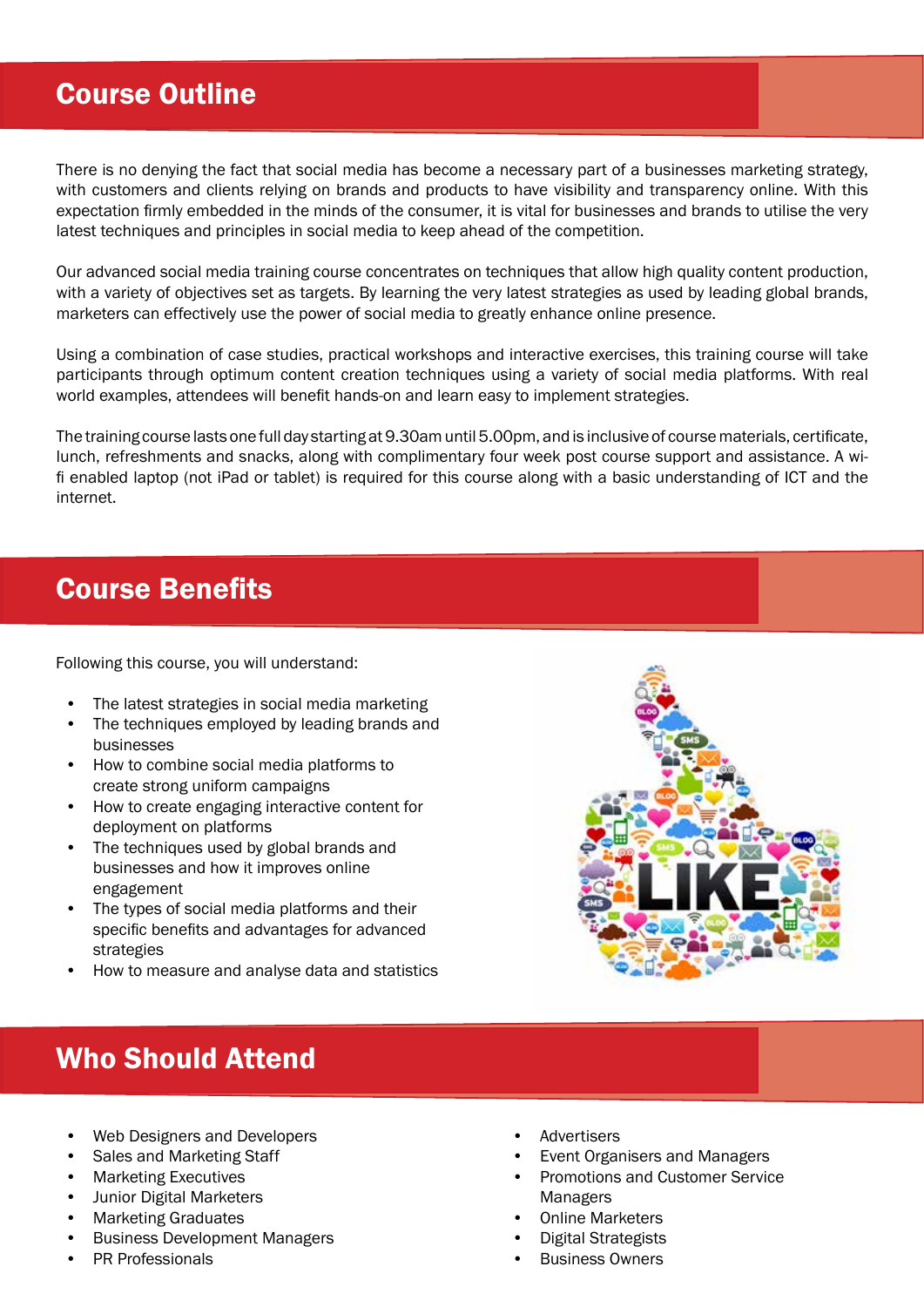#### Course Programme

- Social Media Platforms Overview
- Current marketplace
- Identifying content types and suitability
- Creativity in content creation
- Engagement strategies
- Running promotions and contests
- Creating interactive elements
- Gathering customer data
- Creating platform wide strategies
- Using apps and tailored content
- Generating conversation
- The viral effect
- Selecting the right platform and content
- Identifying social media benefits and opportunities
- Techniques for easy content publishing
- How to use video content
- Creating strategies to create and manage campaigns
- Importance of measurement and analysis
- Measurement tools and analysis
- Synchronising campaigns with offline strategies
- Importance of uniformity in marketing campaigns
- Case studies of effective strategies
- Crisis management techniques

### Course Trainer

#### Abdul Awwal Mahmood



Abdul Awwal, born and raised in the city of Birmingham, United Kingdom, graduated from the initial batch of seven students who formed part of the innovative Multimedia degree program in the first ever such course offered by any educational establishment in the UK. Teesside University, based in the north of England in the city of Middlesbrough, was known as an innovative and genre-creating institute, producing experts in the fields of computing and technology.

Working closely with a variety of companies and organisations, covering such diverse areas as travel, retail, telecommunications, charities and media, Abdul Awwal has built up an impressive knowledge base, placing him in a position where he can effectively expound the benefits and usage of the vast tools available to small and medium businesses, when it comes to utilising online and digital solutions.

### Related Courses

Beneficial courses similar to the above include:

- **Effective Email Marketing**
- Essentials of Image Editing
- Mobile App Development for Business
- Handling negative interaction and responding to complaints
- Minimising resources when utilising online marketing
- Paid social media marketing vs. organic techniques
- Creating policies and house rules
- Monitoring conversations and trends
- Tracking sentiment and brand perceptions
- Personalising the social media experience
- Budgeting and allocating resources
- Creating an developing tailored content and apps



- Persuasive Website Design
- Advanced Facebook Techniques
- Running Google Adwords Campaigns